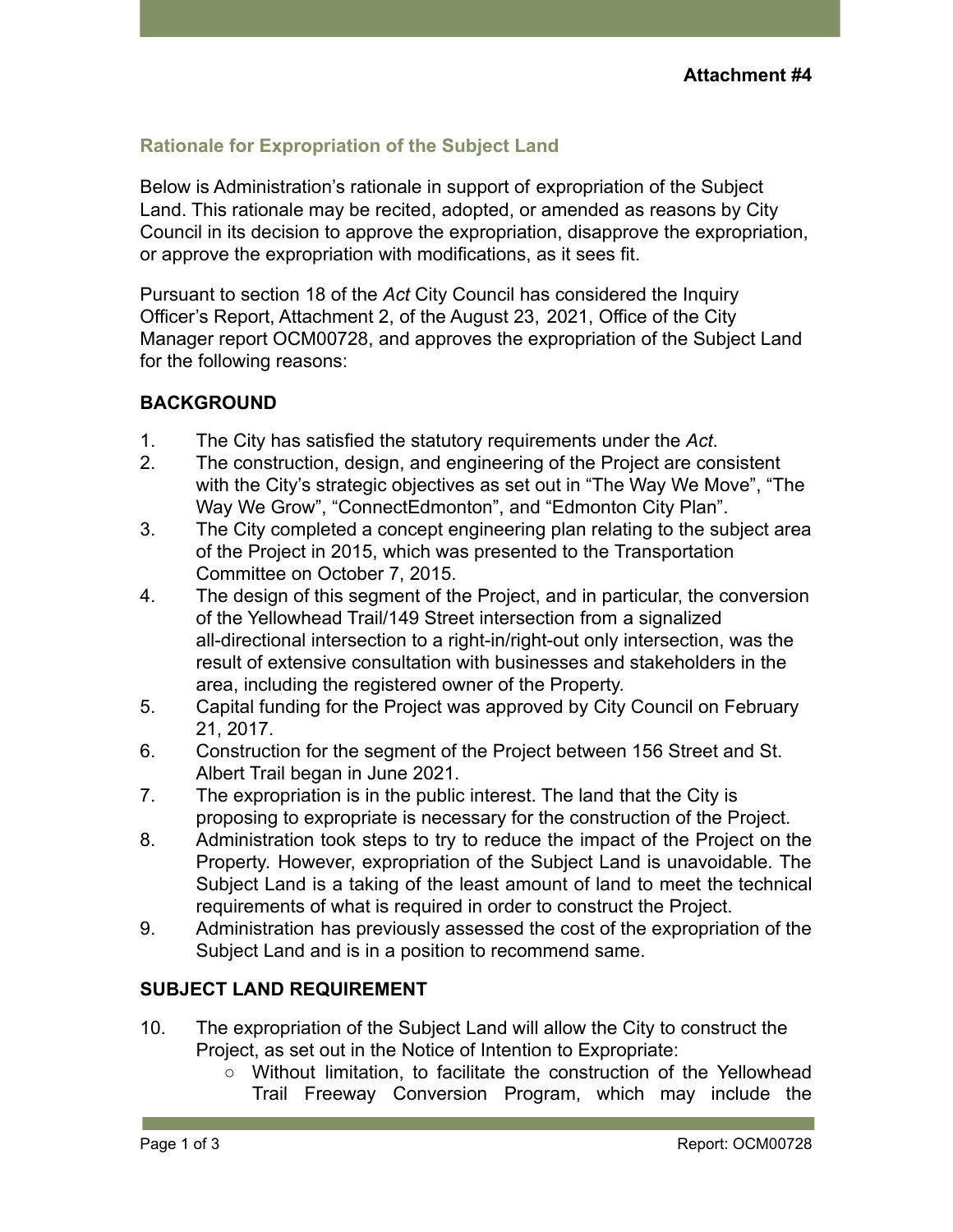widening and upgrading of Yellowhead Trail and nearby roads, intersections, over/underpasses, public utilities, sidewalks, as well as access modifications, road network improvements, interchange construction, construction of public utilities, drainage infrastructure and sidewalks, and any other infrastructure incidental to the construction of the Yellowhead Trail Freeway Conversion Program.

- 11. The Subject Land is required:
	- a. to allow for the construction of a westbound, two-lane service road parallel to the new Yellowhead Trail;
	- b. to allow for the construction of related infrastructure such as sidewalks and street lighting; and
	- c. to allow for the placement of linear utilities in accordance with regulations and engineering guidelines.
- 12. The Subject Land will form part of the future road right-of-way.
- 13. Through the expropriation process, the City will obtain possession of the Subject Land by the end of 2021, which will allow for the installation of utilities and construction work to begin following possession in line with the timeline contemplated under the City's construction contract.
- 14. The City's need for the Subject Land in order to achieve the objectives of the Project was agreed upon at the inquiry hearing.
- 15. In the Inquiry Officer's Report the inquiry officer recommended that City Council approve the partial taking in order to avoid delay to the Project and because it is necessary for the Project.

#### **INQUIRY OFFICER'S REPORT**

- 16. The inquiry officer considered business loss evidence that relates to matters of compensation to arrive at the findings. The evidence was persuasive enough for the inquiry officer to conclude that a full taking was more appropriate than a partial one.
- 17. While it is clear that the partial expropriation of the Subject Land will impact the Objectors, compensation is an issue to be determined at a compensation hearing before the Tribunal.
- 18. Although the inquiry officer chose to allow expert evidence related to anticipated business losses before opining on whether the proposed expropriation met the Statutory Test, the evidence informed the second recommendation that a subsequent or companion process be pursued for a full expropriation of the Property.
- 19. If City Council were to make a direction in response to the second recommendation, it would need to approve commencement of the whole or remainder of the Property. If a subsequent expropriation of the Property was pursued, there will be another opportunity to object, and a potential second inquiry which may result in another written inquiry report.